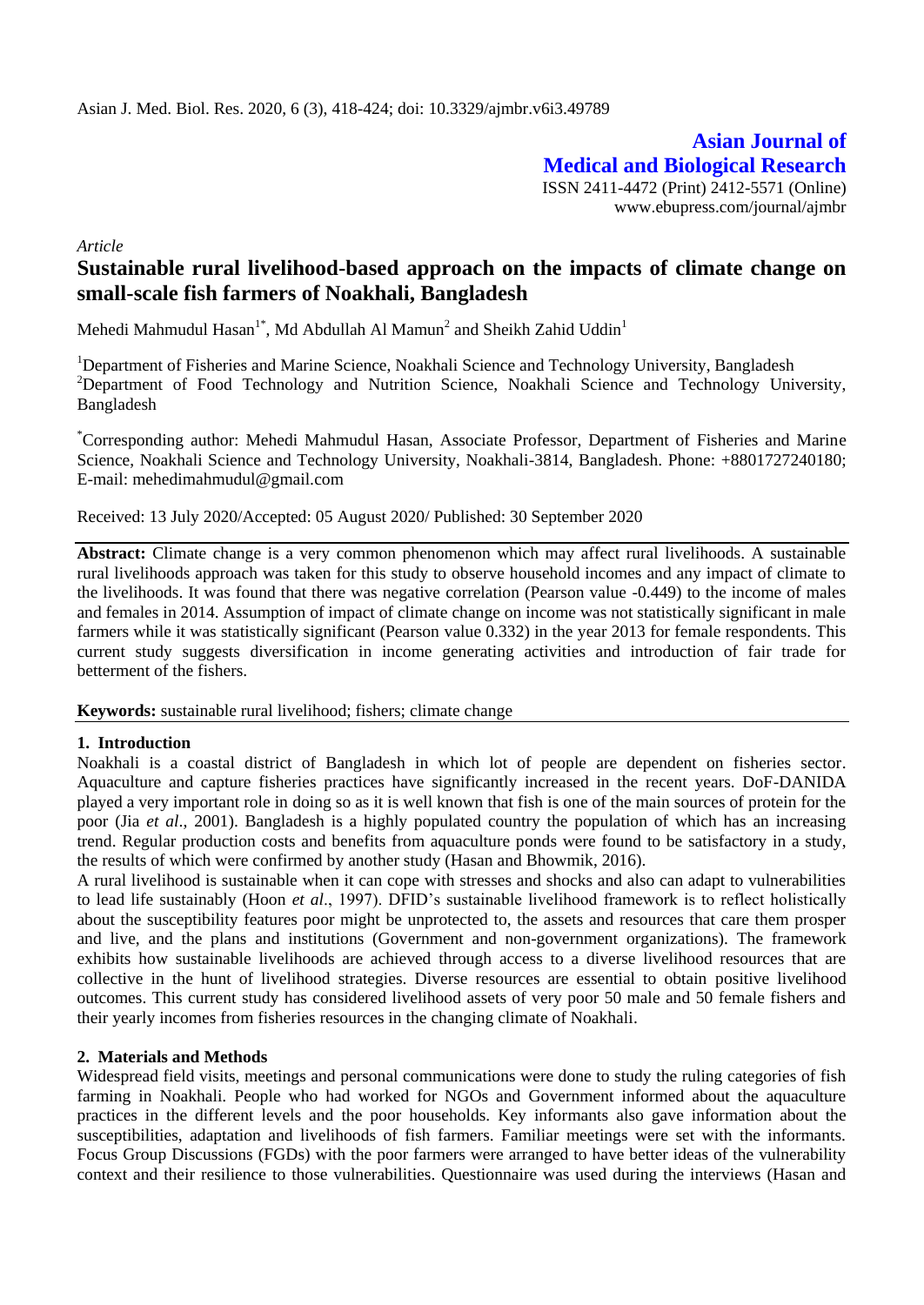# **3. Results and Discussion**

Year-wise data of income from 50 male farmers and 50 female farmers were collected for the period of 2010- 2015 to have a little idea if there is any effect of the changing climate of these years incomes of the farmers (Table 1). It was found that yearly incomes were decreasing for both males and females who were involved somehow with fish farming. It was found that in some years, female incomes had been positively and negatively affected by male incomes (Table 2 a-f). There was negative correlation (Pearson value -0.449) in the income of these selected poor male and female farmers in 2014 where the correlation was significant at the level of 0.01.

| 2010  | 2011  | 2012  | 2013  | 2014  | 2015  | 2010  | 2011  | 2012  | 2013  | 2014  | 2015 |
|-------|-------|-------|-------|-------|-------|-------|-------|-------|-------|-------|------|
| 24000 | 23500 | 23800 | 20000 | 19000 | 15000 | 18000 | 18100 | 17000 | 12000 | 10000 | 6000 |
| 23000 | 22400 | 22800 |       |       | 14000 | 17000 |       | 17100 |       |       | 5900 |
|       |       |       | 17000 | 18000 |       |       | 18000 |       | 11900 | 10900 |      |
| 24000 | 23000 | 23000 | 16000 | 17000 | 13900 | 17100 | 17100 | 16000 | 11500 | 10100 | 6000 |
| 22000 | 18000 | 24000 | 16000 | 15000 | 13900 | 17100 | 15000 | 15000 | 11600 | 11000 | 7100 |
| 25000 | 19000 | 23000 | 16000 | 15500 | 14000 | 16000 | 15200 | 14000 | 11700 | 12000 | 6000 |
| 23000 | 20000 | 22500 | 17000 | 15000 | 20000 | 15000 | 15300 | 13000 | 11000 | 12100 | 5900 |
| 22000 | 20200 | 22400 | 17100 | 16500 | 20100 | 15000 | 15200 | 12900 | 12000 | 12000 | 6200 |
| 18000 | 20300 | 22200 | 16900 | 17500 | 14100 | 14900 | 15900 | 12900 | 13000 | 12000 | 7100 |
| 24000 | 22300 | 21200 | 16900 | 16000 | 14300 | 14900 | 15600 | 13100 | 12800 | 11900 | 6000 |
| 19000 | 24000 | 20200 | 17000 | 15000 | 20000 | 14800 | 15300 | 13800 | 12900 | 11900 | 5900 |
| 23500 | 24200 | 23000 | 16500 | 14000 | 19900 | 13800 | 15200 | 13300 | 11000 | 12000 | 6000 |
| 22400 | 24300 | 22000 | 16000 | 15000 | 18000 | 14500 | 15100 | 14500 | 11000 | 10000 | 6000 |
| 24000 | 23300 | 21900 | 15900 | 15000 | 17000 | 14500 | 15000 | 15000 | 12000 | 10000 | 6100 |
| 25000 | 21000 | 21900 | 16000 | 15100 | 13800 | 15500 | 14900 | 15550 | 13000 | 9000  | 6200 |
| 25200 | 21200 | 20800 | 18000 | 16000 | 13900 | 16500 | 13900 | 14350 | 10000 | 9500  | 6300 |
| 22900 | 21900 | 17000 | 19000 | 16900 | 14000 | 17000 | 14000 | 14500 | 11000 | 9800  | 6100 |
| 24000 | 21900 | 18000 | 20000 | 20000 | 14900 | 16000 | 15000 | 14000 | 11900 | 9500  | 6200 |
| 23000 | 21800 | 19000 | 19000 | 20100 | 14500 | 15900 | 15100 | 15000 | 12100 | 10000 | 6100 |
| 25000 | 22000 | 18900 | 18000 | 18000 | 17000 | 15900 | 15200 | 15500 | 11900 | 9800  | 6000 |
| 23500 | 23000 | 19000 | 17000 | 19000 | 20000 | 15700 | 13900 | 14500 | 11800 | 9700  | 5900 |
| 22500 | 22300 | 18200 | 16000 | 20000 | 17000 | 15400 | 14000 | 15000 | 11700 | 9500  | 5800 |
| 22900 | 22000 | 20000 | 20000 | 21000 | 13000 | 15500 | 14100 | 14500 | 11500 | 10000 | 6000 |
| 22900 | 22800 | 21000 | 21000 | 19000 | 12900 | 15300 | 14200 | 14500 | 12000 | 10000 | 6000 |
| 23000 | 21000 | 21200 | 18000 | 18000 | 13000 | 15500 | 14100 | 13000 | 11000 | 9800  | 5900 |
| 24000 | 20200 | 22900 | 17000 | 17000 | 14000 | 15200 | 15000 | 12500 | 10900 | 9900  | 6100 |
| 25100 | 20100 | 20800 | 16000 | 16000 | 13900 | 15400 | 15100 | 12000 | 12000 | 9800  | 5000 |
| 24000 | 20000 | 20800 | 15000 | 15000 | 13000 | 15100 | 16000 | 12900 | 12100 | 9700  | 6000 |
| 23500 | 20100 | 20100 | 16800 | 14000 | 14000 | 14000 | 17000 | 12800 | 12000 | 9600  | 6500 |
| 22500 | 20200 | 20200 | 17000 | 15000 | 13100 | 14100 | 18000 | 12700 | 12100 | 9000  | 6100 |
| 23500 | 21000 | 20300 | 18000 | 16000 | 13200 | 14200 | 18200 | 12600 | 11900 | 8000  | 6000 |
| 24500 | 22000 | 21300 | 17000 | 16000 | 13800 | 14300 | 18100 | 12700 | 11800 | 9000  | 5900 |
| 23500 | 22300 | 21400 | 19000 | 16000 | 13000 | 14400 | 18000 | 12800 | 11700 | 8000  | 6000 |
| 22500 | 22300 | 22400 | 20000 | 15500 | 14000 | 14100 | 17000 | 12700 | 11800 | 8900  | 6100 |
| 24000 | 22400 | 23000 | 21000 | 15500 | 14100 | 14000 | 17500 | 13000 | 10000 | 9000  | 6000 |
| 25000 | 21000 | 21000 | 19000 | 14500 | 14200 | 14200 | 16500 | 13100 | 10100 | 10000 | 5800 |
| 26000 | 20000 | 20500 | 18000 | 17000 | 14300 | 14300 | 15000 | 13200 | 10200 | 8100  | 5900 |
| 21300 | 23000 | 17500 | 17000 | 18000 | 14000 | 14100 | 15500 | 13300 | 10900 | 7000  | 5900 |
| 22400 | 24000 | 23000 | 17000 | 18200 | 13900 | 14000 | 16500 | 12900 | 12100 | 6000  | 6000 |
| 20200 | 24000 | 24000 | 18000 | 17000 | 13900 | 13900 | 17000 | 13000 | 13000 | 7800  | 6100 |
| 23500 | 22000 | 22000 | 19000 | 17100 | 14000 | 14100 | 18000 | 13200 | 13100 | 8000  | 6200 |
| 24500 | 23300 | 21000 | 20000 | 18000 | 12900 | 14200 | 19000 | 13400 | 12000 | 9100  | 8000 |
| 21500 | 24300 | 18000 | 21000 | 19000 | 13000 | 14300 | 19100 | 13500 | 12600 | 6000  | 6000 |
| 20500 | 25300 | 17000 | 20000 | 18000 | 14000 | 14100 | 20100 | 14000 | 11600 | 6900  | 6300 |
| 24000 | 23000 | 16000 | 16000 | 19000 | 13000 | 14000 | 14000 | 13900 | 10900 | 7000  | 6000 |
| 25000 | 22000 | 24000 | 17000 | 20000 | 13000 | 14100 | 17000 | 13800 | 11000 | 6100  | 6300 |
| 21000 | 23000 | 25000 | 18000 | 18200 | 12700 | 14200 | 15500 | 13000 | 11900 | 7000  | 6500 |

# **Table 1. Male and female respondents' income during 2010 to 2015 (males at left) in Taka.**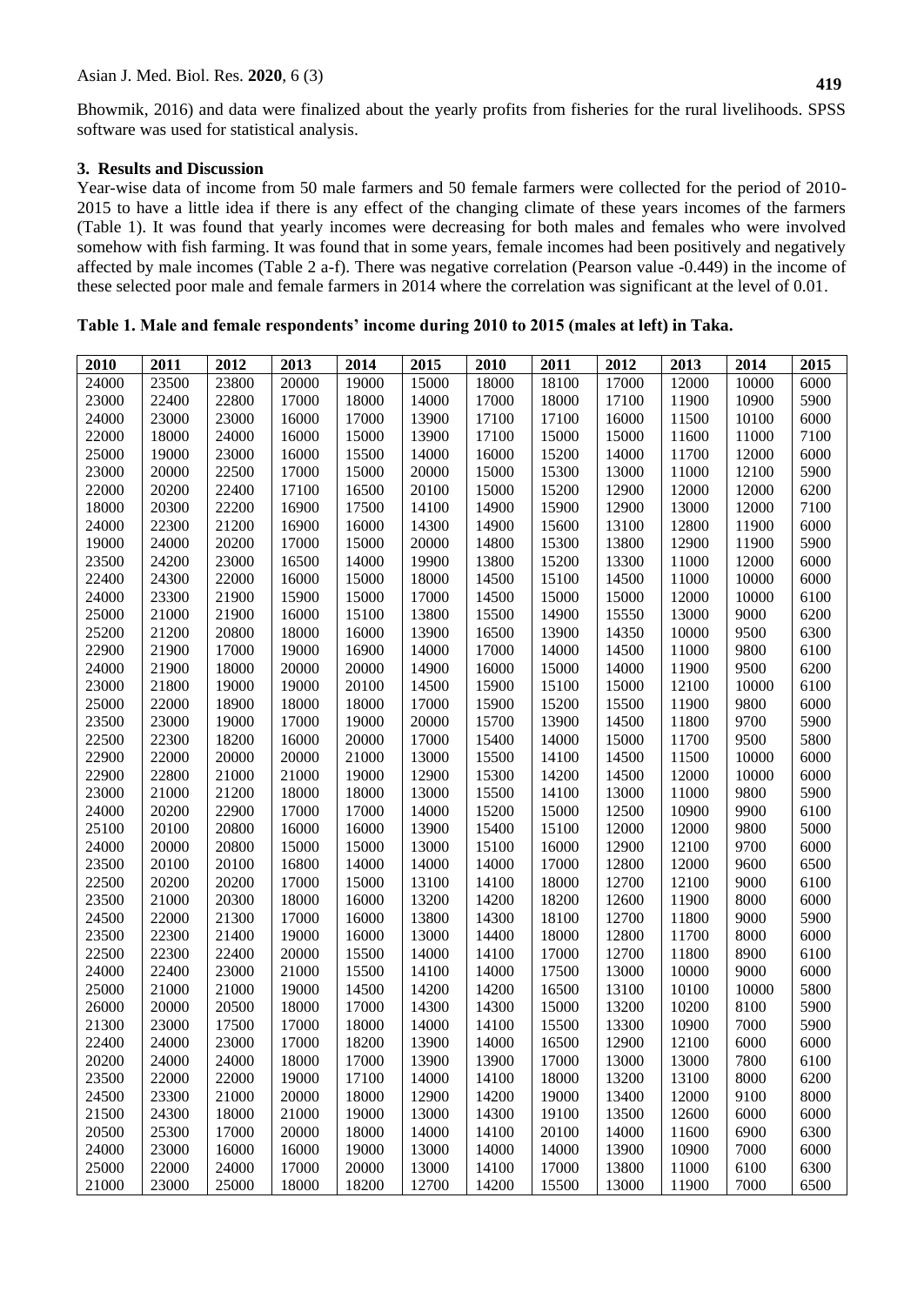Asian J. Med. Biol. Res. **2020**, 6 (3)

| 23800 | 1000  | 24900 | 19000 | 8200  | 4000  | 14300 | 16500 | .2900       | .2000 | 7100 | 7000 |
|-------|-------|-------|-------|-------|-------|-------|-------|-------------|-------|------|------|
| 24200 | 22500 | 22900 | 20000 | 8300  | 3000  | 5000  | 4000  | 3000        | 12100 | 6900 | 7900 |
| 23500 | 23000 | 21000 | 21000 | 19000 | .2800 | 5100  | 5000  | <b>2900</b> | 1000  | 6000 | 5900 |
| 24500 | :1000 | 20000 | 19000 | 20000 | 13100 | 5200  | 5100  | 13100       | 10000 | 6000 | 5800 |

# **Table 2a. Relationship of yearly incomes of males and females in 2010 (N=50).**

|                            | Female |
|----------------------------|--------|
| Male                       |        |
| <b>Pearson Correlation</b> | 0.162  |
| Significance (2-tailed)    | 0.261  |

# **Table 2b. Relationship of yearly incomes of males and females in 2011 (N=50).**

|                            | Female |
|----------------------------|--------|
| Male                       |        |
| <b>Pearson Correlation</b> |        |
| Significance (2-tailed)    |        |

# **Table 2c. Relationship of yearly incomes of males and females in 2012 (N=50).**

|                            | Female   |
|----------------------------|----------|
| <b>Male</b>                |          |
| <b>Pearson Correlation</b> | $-0.055$ |
| Significance (2-tailed)    | 0.706    |

#### **Table 2d. Relationship of yearly incomes of males and females in 2013 (N=50).**

|                            | Female  |
|----------------------------|---------|
| Male                       |         |
| <b>Pearson Correlation</b> | $-.104$ |
| Significance (2-tailed)    |         |

#### **Table 2e. Relationship of yearly incomes of males and females in 2014 (N=50).**

|                            | Female  |
|----------------------------|---------|
| Male                       |         |
| <b>Pearson Correlation</b> | $-.449$ |
| Significance (2-tailed)    | 0.001   |

# **Table 2f. Relationship of yearly incomes of males and females in 2015 (N=50).**

|                            | Female   |
|----------------------------|----------|
| Male                       |          |
| <b>Pearson Correlation</b> | $-0.198$ |
| Significance (2-tailed)    | 0.168    |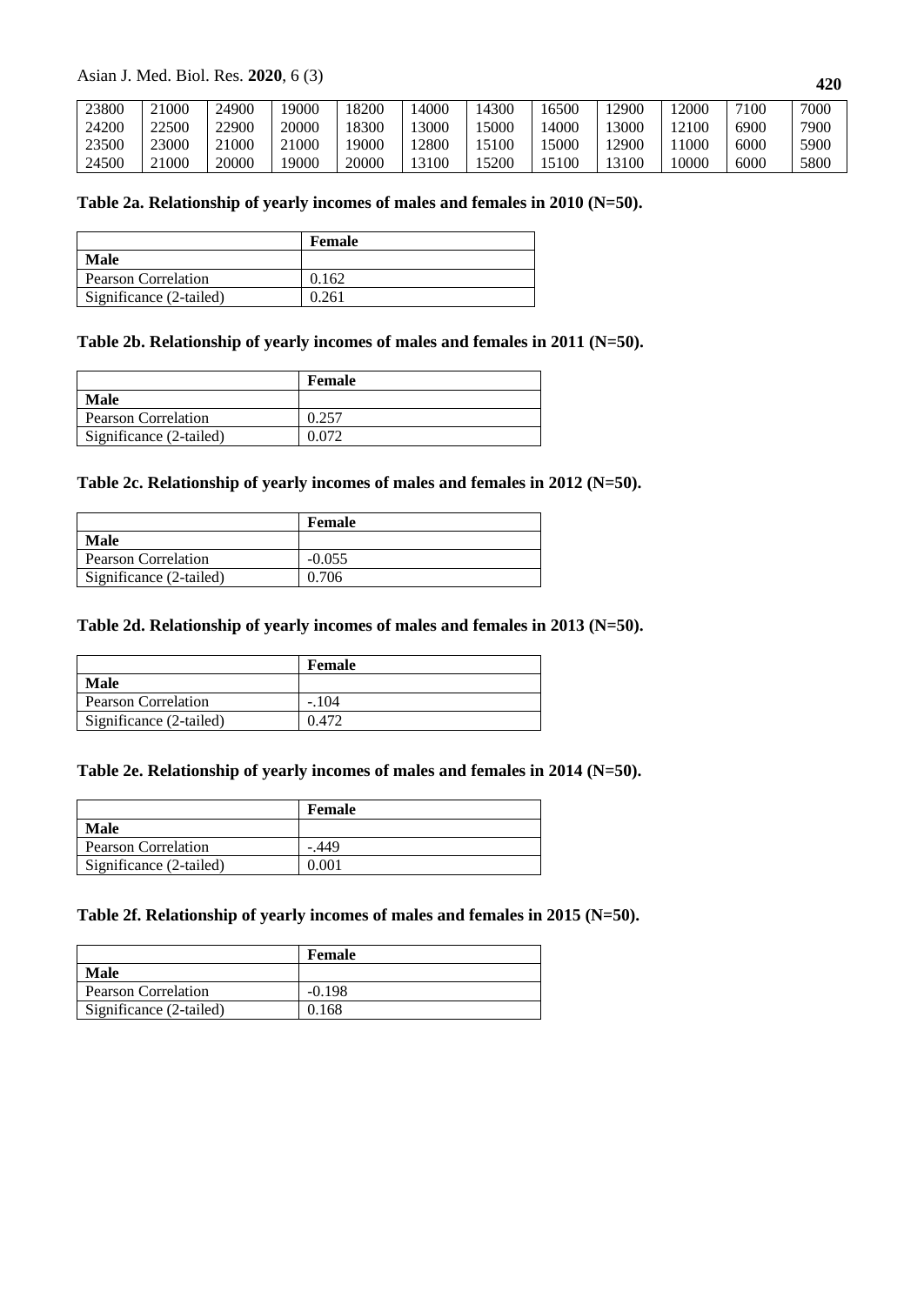

**Figure 1. Scatter plots showing the linearity level of male and female incomes from 2010 to 2015.**

Figure 1 shows that male and female incomes in scatter-dot plots during the period of 2010 to 2015. In most of the years their income did not show linearity.

The vulnerabilities regarding the incomes of poor farmers are listed in Table 3.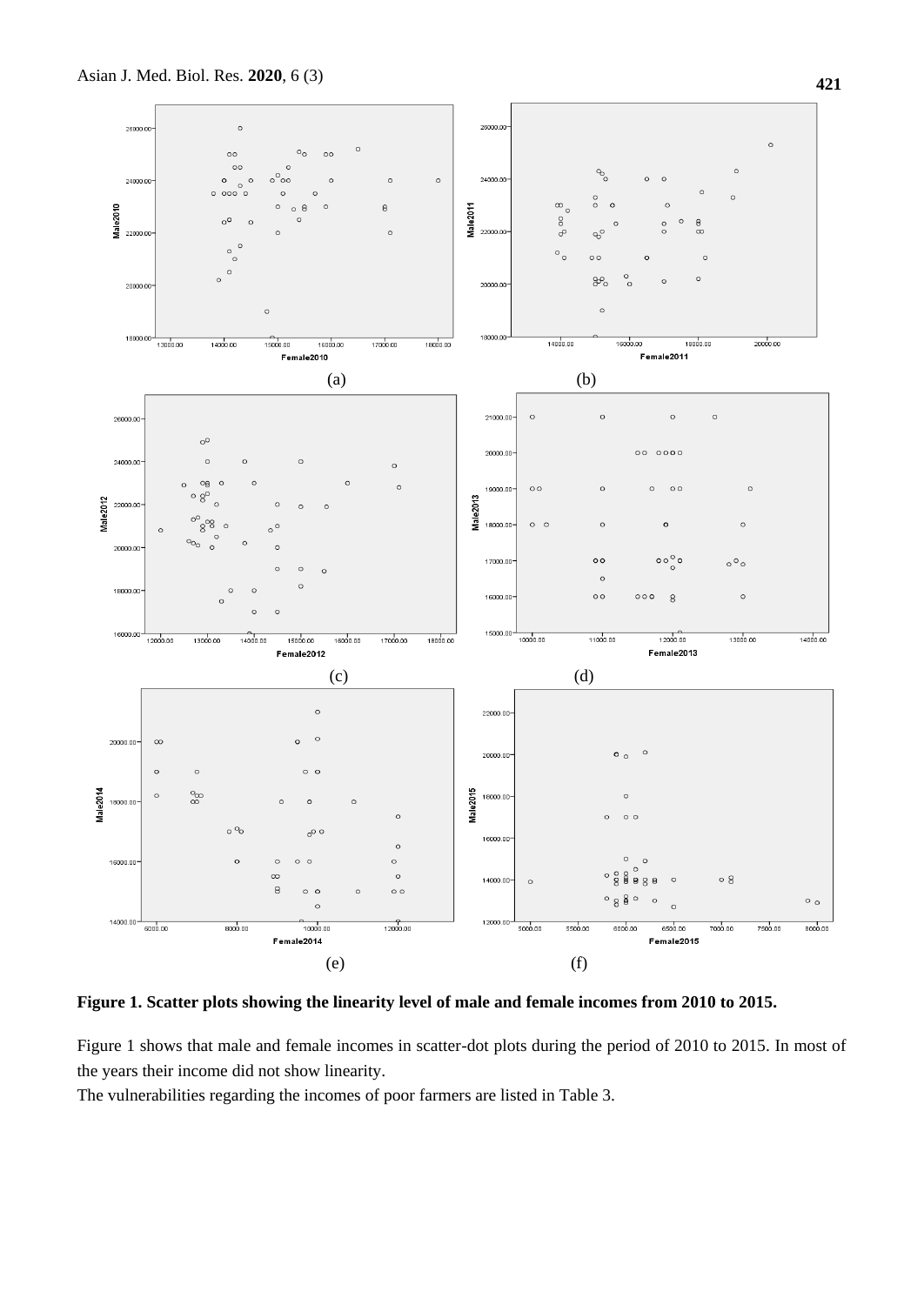| Serial no. | Shocks, trends and seasonality pattern (Vulnerabilities) |
|------------|----------------------------------------------------------|
|            | Increased storms and storm surges                        |
|            | Stagnant water bodies                                    |
|            | Salinity intrusion                                       |
| 4.         | <b>Diseases</b>                                          |
|            | Introduction of new dengue fever                         |
| 6.         | Increased amount of rain in the rainy season             |
|            | Marketing problem due to lot of intermediaries           |
| 8.         | Lack of fare trade                                       |

**Table 3. List of vulnerabilities faced by the poor fish farmers.**

#### **Table 4. Correlations between the impact of climate change and male income.**

|                            | <b>Impact of climate change</b> |
|----------------------------|---------------------------------|
| <b>Male 2010</b>           |                                 |
| Pearson Correlation        | 0.125                           |
| Significance (2-tailed)    | 0.386                           |
| <b>Male 2011</b>           |                                 |
| Pearson Correlation        | 0.021                           |
| Significance               | 0.883                           |
| <b>Male 2012</b>           |                                 |
| Pearson Correlation        | 0.102                           |
| Significance (2-tailed)    | 0.479                           |
| <b>Male 2013</b>           |                                 |
| <b>Pearson Correlation</b> | 0.188                           |
| Significance (2-tailed)    | 0.191                           |
| <b>Male 2014</b>           |                                 |
| Pearson Correlation        | 0.230                           |
| Significance (2-tailed)    | 0.108                           |
| <b>Male 2015</b>           |                                 |
| Pearson Correlation        | $-0.101$                        |
| Significance (2-tailed)    | 0.484                           |

# **Table 5. Correlations between the impact of climate change and female income.**

|                         | <b>Impact of climate change</b> |
|-------------------------|---------------------------------|
| Female 2010             |                                 |
| Pearson Correlation     | $-0.031$                        |
| Significance (2-tailed) | 0.831                           |
| Female 2011             |                                 |
| Pearson Correlation     | 0.003                           |
| Significance            | 0.984                           |
| Female 2012             |                                 |
| Pearson Correlation     | $-0.114$                        |
| Significance (2-tailed) | 0.431                           |
| Female 2013             |                                 |
| Pearson Correlation     | 0.332                           |
| Significance (2-tailed) | 0.018                           |
| Female 2014             |                                 |
| Pearson Correlation     | 0.260                           |
| Significance (2-tailed) | 0.069                           |
| Female 2015             |                                 |
| Pearson Correlation     | $-0.181$                        |
| Significance (2-tailed) | 0.209                           |

Male and female respondents (Yes=1, No=0), mentioned that there was increased vulnerability for changing climate which have affected their incomes. A correlation test has been mentioned in Table 4 where it was found that there was no statistical significance showing the impact of climate change on their income. But in case of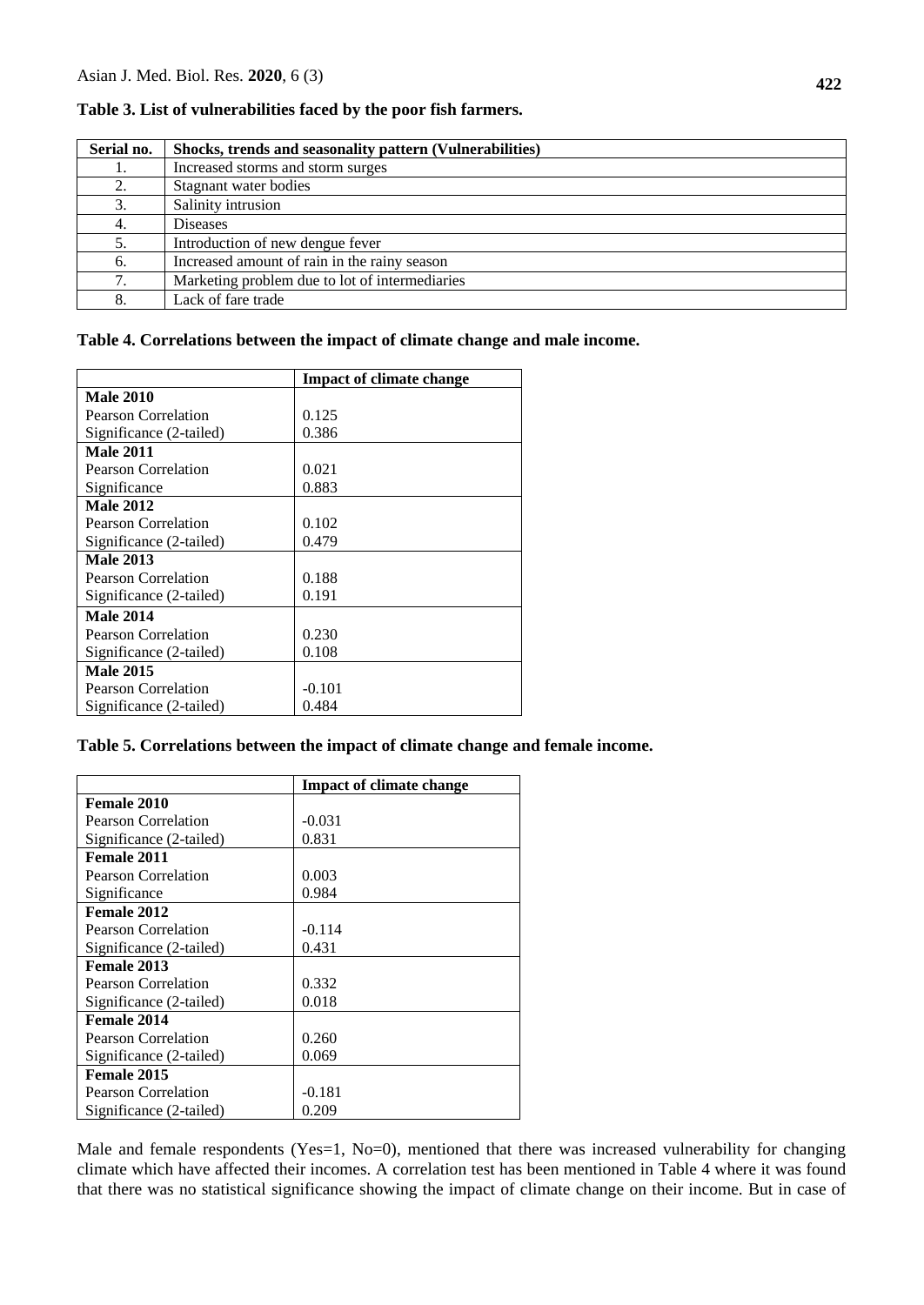female farmers, there was statistical significance at the level of 0.05 which mentions that there was impact of changing climate on their income in 2013 (Table 5).

DANIDA with Department of Fisheries had been playing a very important role in the development of aquaculture and fisheries in the district of Noakhali through Regional Fisheries and Livestock Development Component project which ended in 2012 (Ahmed and De Wilde, 2011). From the income data of the poor farmers, it was found that there was a decreasing trend in income after 2012. Personal communications (Giasuddin, 2015) also mentioned the fact that many fish farms which were being provided technology closed farming of some species after the international organization left. A list has been provided in this study mentioning the vulnerabilities of fish farmers. Authors think lack of fare trade is the most important vulnerability than the climate change that impact on fishers income. Vietnam coffee farmers have opportunity to fare trade which means that they can get higher price for their product. Establishment of fare trade in this area for fish is very important so that the farmers can get the price if they could sell their products directly in towns or could export. Minimizing the intermediaries are very important.

| <b>Cost and revenue</b><br>USD/ha/year | <b>Community ponds</b> | <b>Paddy lands</b> |
|----------------------------------------|------------------------|--------------------|
| Total Costs (TC)                       | 704.96                 | 369.60             |
| Total return (TR)                      | 1610.29                | 732.38             |
| Net revenue                            | 905.33                 | 362.78             |
| Benefit-cost ratio                     | 2.28                   | 1.98               |

**Table 6. Usual costs and revenues from aquaculture in the area.**

Source: Hasan and Bhowmik (2016)

Table 6 has been retrieved from Hasan and Bhowmik (2016) which mentions the usual production costs and revenues from different types of farming system mostly available in Noakhali. Diversification has been suggested for increasing incomes of the fishers (Hasan *et al*., 2014) that can bring more money when agricultural practices are included with fish farming practices. The poor farmers who have a pond can produce vegetables and fruits besides their ponds or start cattle farming. Proper natural resource management plan can be introduced to help the poor farmers. Bangladesh partially as a result of noteworthy benefactor support, implemented stocking and culture-based practices of fisheries as national strategies to support a fast-rising population (Valvo and Thompson, 2007). The Department of Fisheries, Government of Bangladesh has been in charge for managing the quick development of fish farming in Bangladesh with a perception on giving attention to poverty (Ahmed and De Wilde, 2011). Shocks, trends and vulnerabilities found in this study was similar to the previous studies held in this area that affect the livelihood assets. However, Government of Bangladesh along with International Organizations had provided technical support to help in 'transforming structures and processes to the development of farmers livelihood' which has been a part of the DFID's Sustainable Rural Livelihood (DFID, 1999).

# **4. Conclusions**

The climate change vulnerabilities might affect the fish farmers. Government of Bangladesh has taken climate change strategy plans which should help the farmers (MoEF, 2008). Additional technology provided through the fisheries extension activities along with supporting in developing alternative income generating activities may help the farmers to be more resilient to climate change.

# **Conflict of interest**

None to declare.

# **Acknowledgements**

Authors would like to thank Noakhali Science and Technology University for research scope and the Ministry of Science and Technology, Government of Bangladesh for the special allocation in this area of research.

# **References**

Ahmed S and K De Wilde, 2011. Setting the Stage. Moving Coastlines. The University Press Limited, Dhaka. DFID, 1999. Sustainable livelihood guidance sheets. Department for International Development, London MoEF, 2008. Bangladesh Climate Change Strategy and Action Plan 2008. Ministry of Environment and Forests,

Government of the People's Republic of Bangladesh, Dhaka, Bangladesh